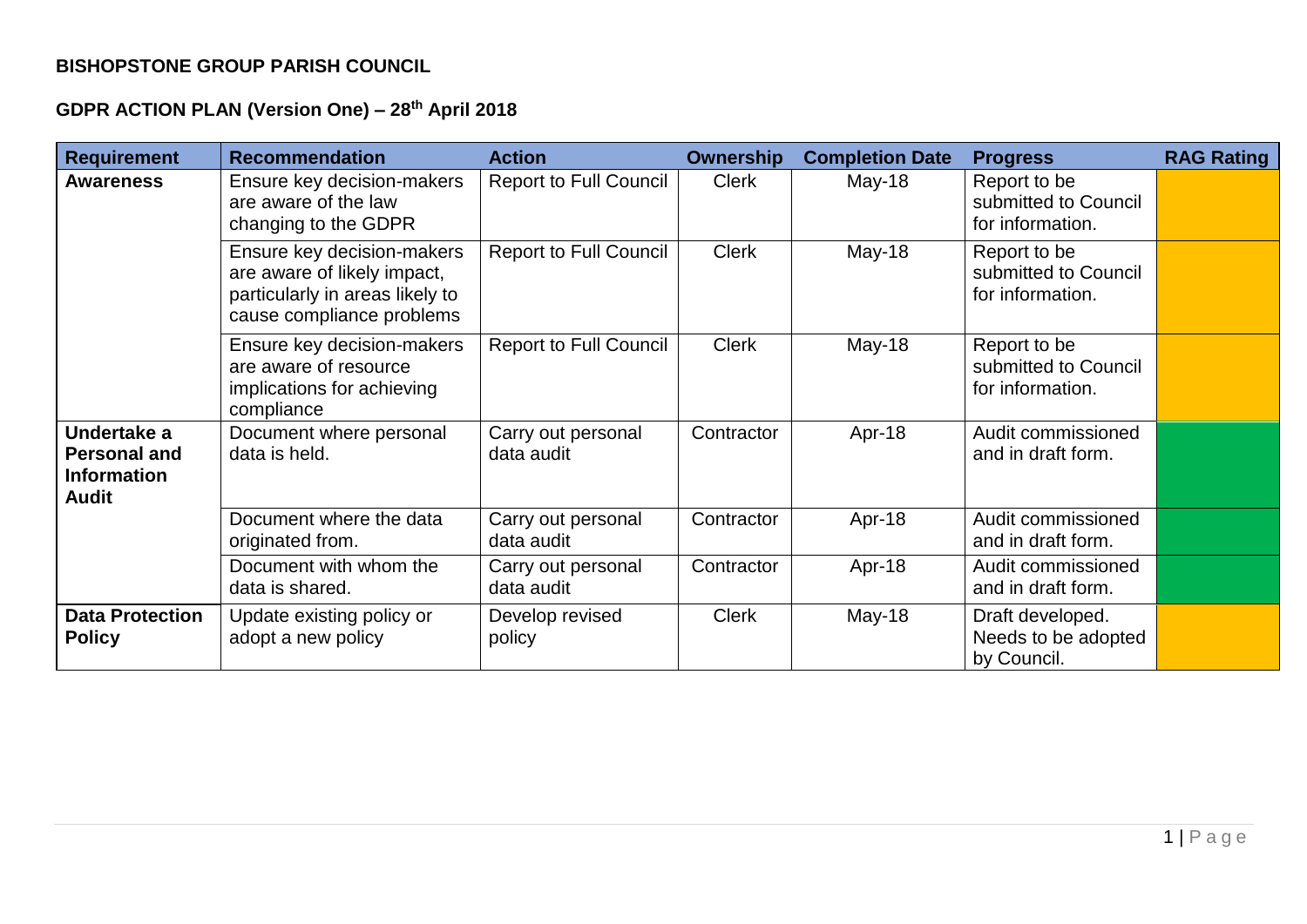| <b>Privacy Notices</b>                   | Review privacy notices and<br>update to include the<br>requirement to explain in a<br>short, simple and clear<br>manner the legal basis for<br>processing data, data<br>retention periods and the<br>right to complain to the ICO.<br>Privacy notices aimed at<br>children must be written so<br>that a child can understand | As part of the<br><b>Information Audit</b><br>identify what is in<br>place and where<br>notices need to be<br>updated. Further<br>identify areas where<br>no privacy notice is<br>being used and<br>develop notices as<br>required | DPO and<br><b>Clerk</b> | May-18 | Drafts have been<br>developed. To be<br>included on relevant<br>forms as from<br>25/05/18 |  |
|------------------------------------------|------------------------------------------------------------------------------------------------------------------------------------------------------------------------------------------------------------------------------------------------------------------------------------------------------------------------------|------------------------------------------------------------------------------------------------------------------------------------------------------------------------------------------------------------------------------------|-------------------------|--------|-------------------------------------------------------------------------------------------|--|
| Individuals'<br><b>Rights</b>            | it.<br>Policies and procedures<br>should be checked to ensure<br>they cover how to properly<br>manage a request from an<br>individual seeking to exercise<br>their GDPR rights, including<br>rights to correct inaccurate<br>data, request to see their<br>information and to preventing<br>profiling.                       | Develop policy to<br>update personal<br>information, erasure,<br>restriction and<br>rectification. Prevent<br>profiling.                                                                                                           | DPO and<br><b>Clerk</b> | May-18 | Draft developed.<br>Need to be adopted<br>by Council.                                     |  |
| <b>Subject Access</b><br><b>Requests</b> | Update policies and<br>procedures to handle new<br><b>GDPR</b> features in relation to<br>subject access requests, to<br>meet new deadline of one<br>month, and -                                                                                                                                                            | Update as part of the<br>Data Protection<br>Policy and adopt a<br>procedure for Subject<br><b>Access Requests</b>                                                                                                                  | DPO and<br><b>Clerk</b> | May-18 | Draft developed.<br>Needs to be adopted<br>by Council.                                    |  |
|                                          | Providing data subjects with<br>extra information, such as on<br>data retention periods and on<br>their right to have inaccurate<br>data corrected                                                                                                                                                                           | Develop letter<br>templates for writing<br>to requesters in<br>relation to subject<br>access requests                                                                                                                              | DPO and<br><b>Clerk</b> | May-18 | Draft developed.<br>Needs to be adopted<br>by Council.                                    |  |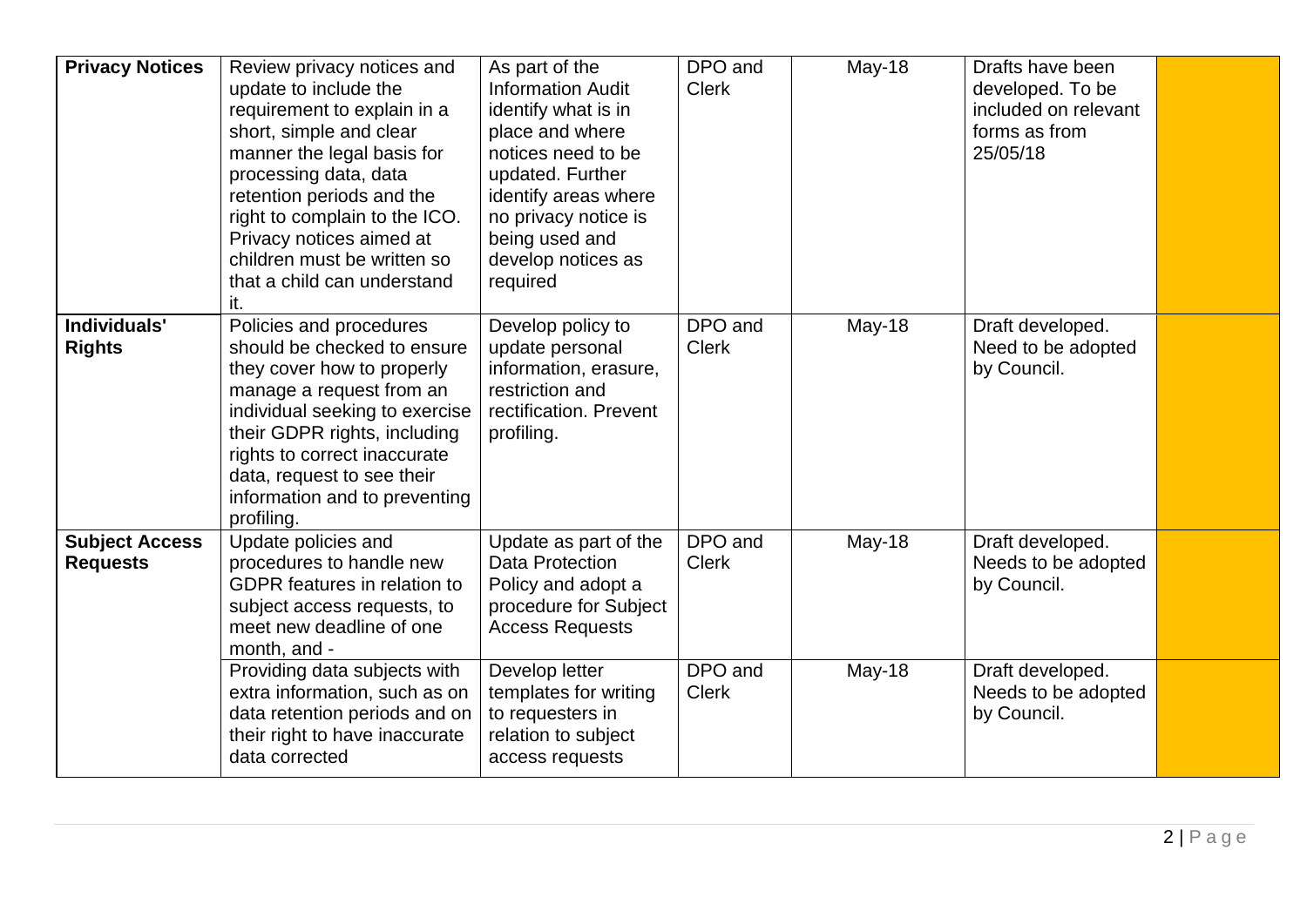|                                                      | Manifestly unfounded or<br>excessive requests may be<br>charged for or refused, so<br>clear policies to justify such<br>decisions should be created.                                              | Update as part of the<br>Data Protection<br>Policy and adopt a<br>procedure for Subject<br><b>Access Requests</b> | DPO and<br><b>Clerk</b> | $May-18$ | Draft developed.<br>Needs to be adopted<br>by Council.               |  |
|------------------------------------------------------|---------------------------------------------------------------------------------------------------------------------------------------------------------------------------------------------------|-------------------------------------------------------------------------------------------------------------------|-------------------------|----------|----------------------------------------------------------------------|--|
|                                                      | Conduct a cost-benefit<br>analysis for providing data<br>subjects with online access<br>to their information.                                                                                     | Carry out a cost<br>benefit analysis                                                                              | DPO and<br><b>Clerk</b> | May-18   | To be reviewed in-<br>house to assess<br>potential cost              |  |
| <b>Legal Basis for</b><br>providing<br>personal data | Examine the types of data<br>processing the council<br>carries out.                                                                                                                               | <b>Personal Data Audit</b>                                                                                        | DPO and<br><b>Clerk</b> | May-18   | Audit undertaken &<br>recommendations<br>contained within<br>report. |  |
|                                                      | Document the legal basis for<br>carrying out each type of<br>processing (broadly the<br>same as those in the DPA),<br>which will also assist with<br>meeting GDPR<br>accountability requirements. | <b>Personal Data Audit</b>                                                                                        | DPO and<br><b>Clerk</b> | May-18   | Audit undertaken &<br>recommendations<br>contained within<br>report. |  |
| <b>Consent</b>                                       | Review how consent is<br>sought, obtained and<br>recorded.                                                                                                                                        | <b>Personal Data Audit</b>                                                                                        | DPO and<br>Contractor   | May-18   | Audit undertaken &<br>recommendations<br>contained within<br>report. |  |
|                                                      | <b>Consider whether alterations</b><br>or alternatives to consent<br>mechanisms are necessary<br>to meet the GDPR<br>requirements and to provide<br>an audit trail for<br>demonstrating consent.  | <b>Personal Data Audit</b>                                                                                        | DPO and<br><b>Clerk</b> | May-18   | Audit undertaken &<br>recommendations<br>contained within<br>report. |  |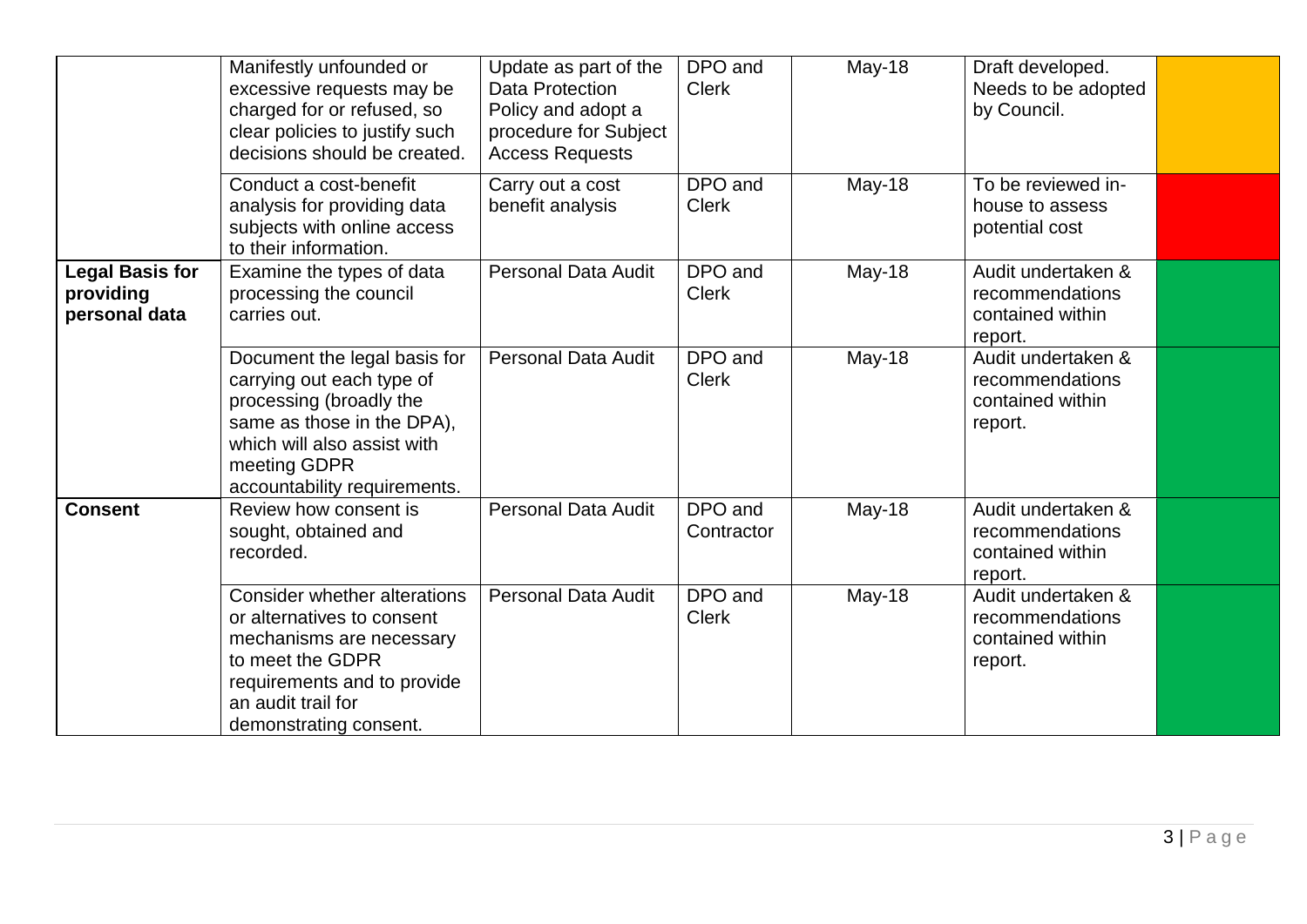| <b>Children</b>                     | Organisations should<br>consider systems to use for<br>verifying individuals' ages<br>and to obtain parental or<br>guardian consent, which the<br>GDPR will require to lawfully<br>processing a child's data.                                                                                       | <b>Personal Data Audit</b>                                                                                               | DPO and<br><b>Clerk</b> | May-18 | Audit undertaken &<br>recommendations<br>contained within<br>report. |  |
|-------------------------------------|-----------------------------------------------------------------------------------------------------------------------------------------------------------------------------------------------------------------------------------------------------------------------------------------------------|--------------------------------------------------------------------------------------------------------------------------|-------------------------|--------|----------------------------------------------------------------------|--|
| <b>Data Breaches</b>                | Ensure procedures are in<br>place to detect, report and<br>investigate a personal data<br>breach, and report them to<br>the ICO under new<br>mandatory reporting if they<br>reach a certain threshold.                                                                                              | <b>Data Protection</b><br>Policy and develop a<br>data breach<br>procedure as a<br>separate policy                       | DPO and<br><b>Clerk</b> | May-18 | Draft developed.<br>Needs to be adopted<br>by Council.               |  |
|                                     | Document the types of<br>personal data held which<br>would fall within a notification<br>requirement.                                                                                                                                                                                               | <b>Personal Data Audit</b>                                                                                               | DPO and<br><b>Clerk</b> | May-18 | Audit undertaken &<br>recommendations<br>contained within<br>report. |  |
| <b>Data Protection</b><br>by Design | Adopt a privacy by design<br>and data minimisation<br>approach to all activities<br>involving data processing, as<br>this will be compulsory under<br>the GDPR                                                                                                                                      | Update as part of the<br><b>Data Protection</b><br>Policy and adopt a<br>procedure for Subject<br><b>Access Requests</b> | DPO and<br><b>Clerk</b> | May-18 | Draft developed.<br>Needs to be adopted<br>by Council.               |  |
| Impact<br><b>Assessments</b>        | Assess situations where it<br>will be necessary to conduct<br>a PIA (that is, where data<br>processing is high risk, for<br>example, where a new<br>technology is being used or<br>the commencement of a new<br>project/service). Determine<br>who will conduct it and who<br>needs to be involved. | Include in data<br>protection policy.<br>Separate procedure<br>and PIA template has<br>been developed.                   | DPO and<br><b>Clerk</b> | May-18 | Draft developed.<br>Needs to be adopted<br>by Council.               |  |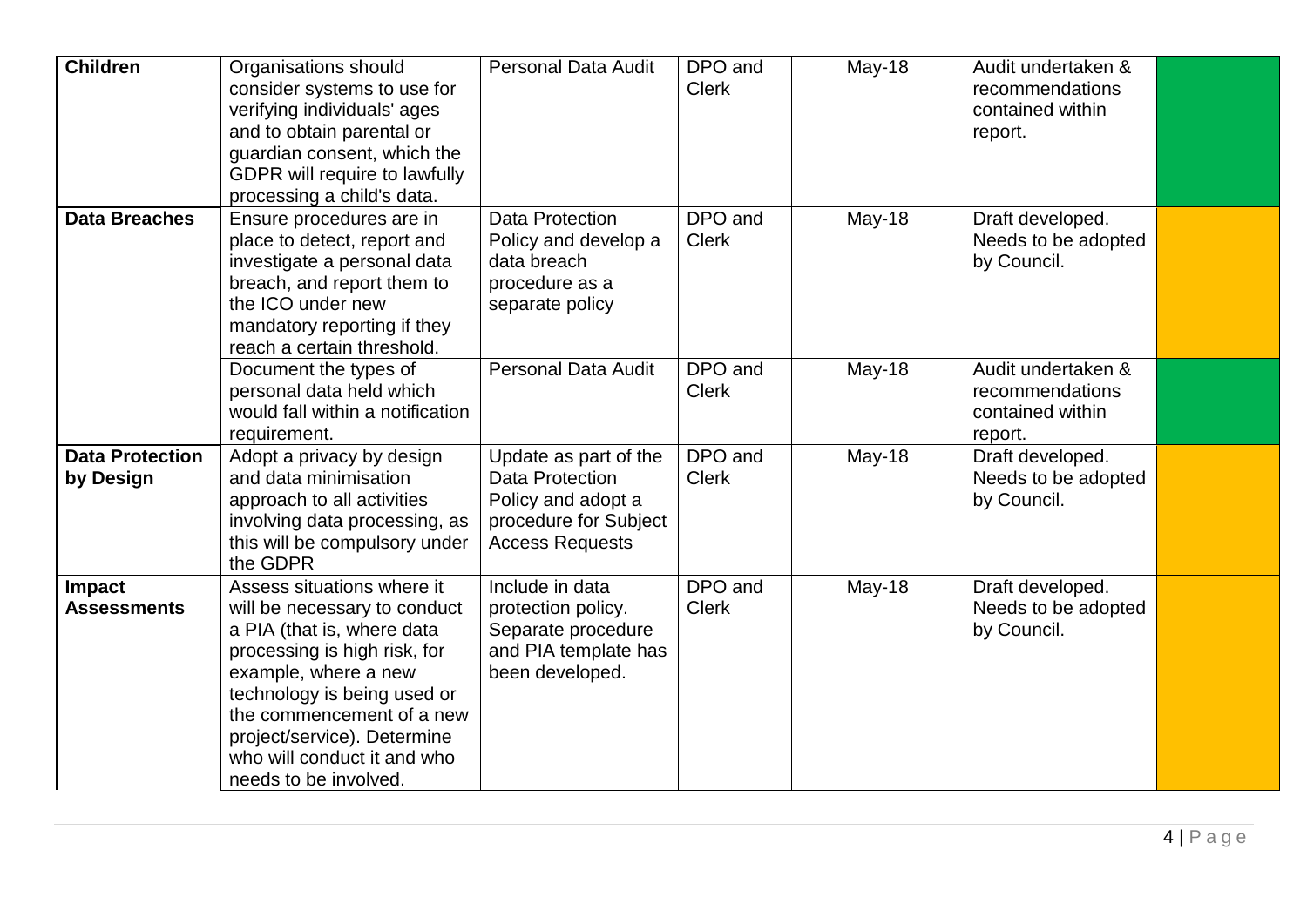| <b>Data Protection</b><br><b>Officer</b>  | Designate a Data Protection<br>Officer.                                                                                                                                                                                                                                                     | Appoint a DPO and<br>provide sufficient<br>support to enable role<br>to be undertaken                                                                                                                               | <b>Clerk</b>            | May-18  | DPO appointed.                                                              |  |
|-------------------------------------------|---------------------------------------------------------------------------------------------------------------------------------------------------------------------------------------------------------------------------------------------------------------------------------------------|---------------------------------------------------------------------------------------------------------------------------------------------------------------------------------------------------------------------|-------------------------|---------|-----------------------------------------------------------------------------|--|
|                                           | <b>Ensure the Data Protection</b><br>Officer is appropriately<br>qualified, effectively<br>supported and has<br>appropriate authority within<br>the organisation.                                                                                                                           | Provide appropriate<br>training, assess<br>support required and<br>ensure the DPO has<br>the necessary<br>authority.                                                                                                | <b>Clerk</b>            | May-18  | DPO meets<br>requirements.                                                  |  |
|                                           | Decide where the Data<br>Protection Officer will fit<br>within the organisation's<br>governance structure.                                                                                                                                                                                  | Develop protocol to<br>outline who the DPO<br>will report to (staff<br>Committees/Council)                                                                                                                          | <b>Clerk</b>            | May-18  | <b>Contractor DPO will</b><br>liaise with Clerk and<br>Council as required. |  |
| <b>International</b>                      | Determine which data<br>protection supervisory<br>authority applies to it, if it<br>operates internationally. This<br>will depend on where its<br>"main establishment" is, that<br>is, where its main<br>administration is located or<br>where decisions about data<br>processing are made. | The Council does not<br>operate<br>internationally.<br>Assess how data<br>storage on cloud<br>based systems may<br>be affected regarding<br>EU and international<br>data protection<br>standards and<br>agreements. | DPO and<br><b>Clerk</b> | May-18  | Completed                                                                   |  |
| <b>Training &amp;</b><br><b>Awareness</b> | Provide training and<br>awareness to all staff on new<br>regulations.                                                                                                                                                                                                                       | Provide as<br>appropriate                                                                                                                                                                                           | DPO and<br><b>Clerk</b> | June-18 | To be considered<br>and implemented.                                        |  |
|                                           | Provide training and<br>awareness to all Councillors<br>on new regulations.                                                                                                                                                                                                                 | Provide as<br>appropriate                                                                                                                                                                                           | DPO and<br><b>Clerk</b> | June-18 | To be considered<br>and implemented.                                        |  |